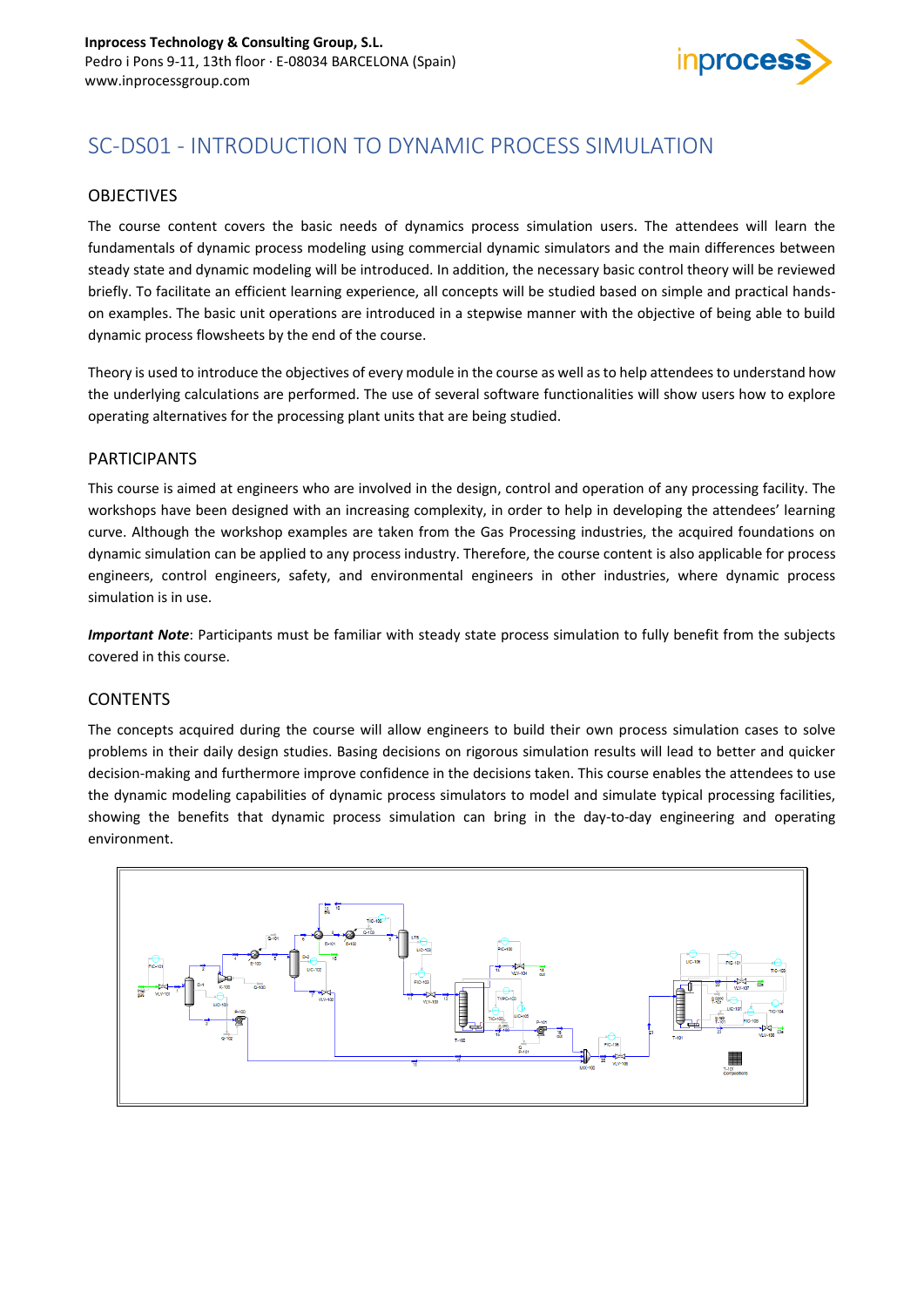

## THREE-DAYS COURSE AGENDA

| <b>MODULE</b>           | <b>MODULE TITLE AND SHORT DESCRIPTION</b>                                                                                                                                                                                                                                  | <b>TIME</b> | <b>DAY</b> |
|-------------------------|----------------------------------------------------------------------------------------------------------------------------------------------------------------------------------------------------------------------------------------------------------------------------|-------------|------------|
| 1                       | <b>BASIC CONCEPTS OF DYNAMIC SIMULATION</b><br>Understanding the foundations of dynamic simulation using Process Simulators:<br>The Pressure-Flow solver; Distributed and Lumped models; Pressure nodes and<br>flow resistances.                                           | 2 hours     |            |
| $\overline{\mathbf{2}}$ | DIFFERENCES BETWEEN STEADY-STATE AND DYNAMIC MODELS<br>Discussion of the main differences between the two modelling modes<br>concerning specifying equipment and flowsheet details. Rules for transitioning<br>from a solved steady-state model to a dynamics one.         | 1 hour      | Day 1      |
| 3                       | <b>FUNDAMENTALS OF PROCESS CONTROL</b><br>Open and closed loop. PID controllers and final control elements. Setup and<br>modification of control strategies.                                                                                                               | 2 hours     |            |
| 4                       | DYNAMIC MODEL OF AN INLET SEPARATION PLANT<br>Development of an initial plant model in Steady State. Transition to Dynamics<br>using equipment sizes, control valves, control loops, strip chart graphs, etc.                                                              | 3 hours     |            |
| 5                       | <b>ENHANCED DYNAMIC SIMULATION</b><br>Enhancement of previous model by incorporating additional details. Some of the<br>defaulted values are modified and parts of the assumptions are revisited.                                                                          | 3 hours     |            |
| 6                       | <b>GAS COMPRESSION SIMULATION IN DYNAMICS</b><br>Compressor maps, anti-surge control, bypass valves and other protection<br>equipment is incorporated into the original model.                                                                                             | 3 hours     | Day 2      |
| $\overline{\mathbf{z}}$ | <b>OPERATIONAL PERFORMANCE (SCHEDULING OF EVENTS)</b><br>The Event Scheduler is a powerful tool that allows the dynamic modeller to plan<br>and program several operational performance tests to monitor the response of<br>the model in front of upsets and disturbances. | 2 hours     |            |
| 8                       | UNITS TRIPS AND COMPRESSOR PRESSURE RELIEF<br>The robust dynamic model will be disturbed and upset by programming with the<br>Event Scheduler unit trips and unexpected problems. The response of the<br>protection equipment will be monitored.                           | 2 hours     |            |
| 9                       | <b>MODELLING A NGL EXTRACTION PLANT</b><br>Preparation of a new dynamic model of a NGL Extraction Plant. Transition from<br>Steady State to Dynamics. Setup of level, flow and pressure PI control loops. On-<br>off and cascade controllers are also introduced.          | 2 hours     | Day 3      |
| 10                      | DYNAMIC SIMULATION OF A DISTILLATION COLUMN<br>Expansion of the previous case by setting up a Stabilization column. A control<br>strategy will be developed to meet the TVP specification for the NGL product                                                              | 3 hours     |            |